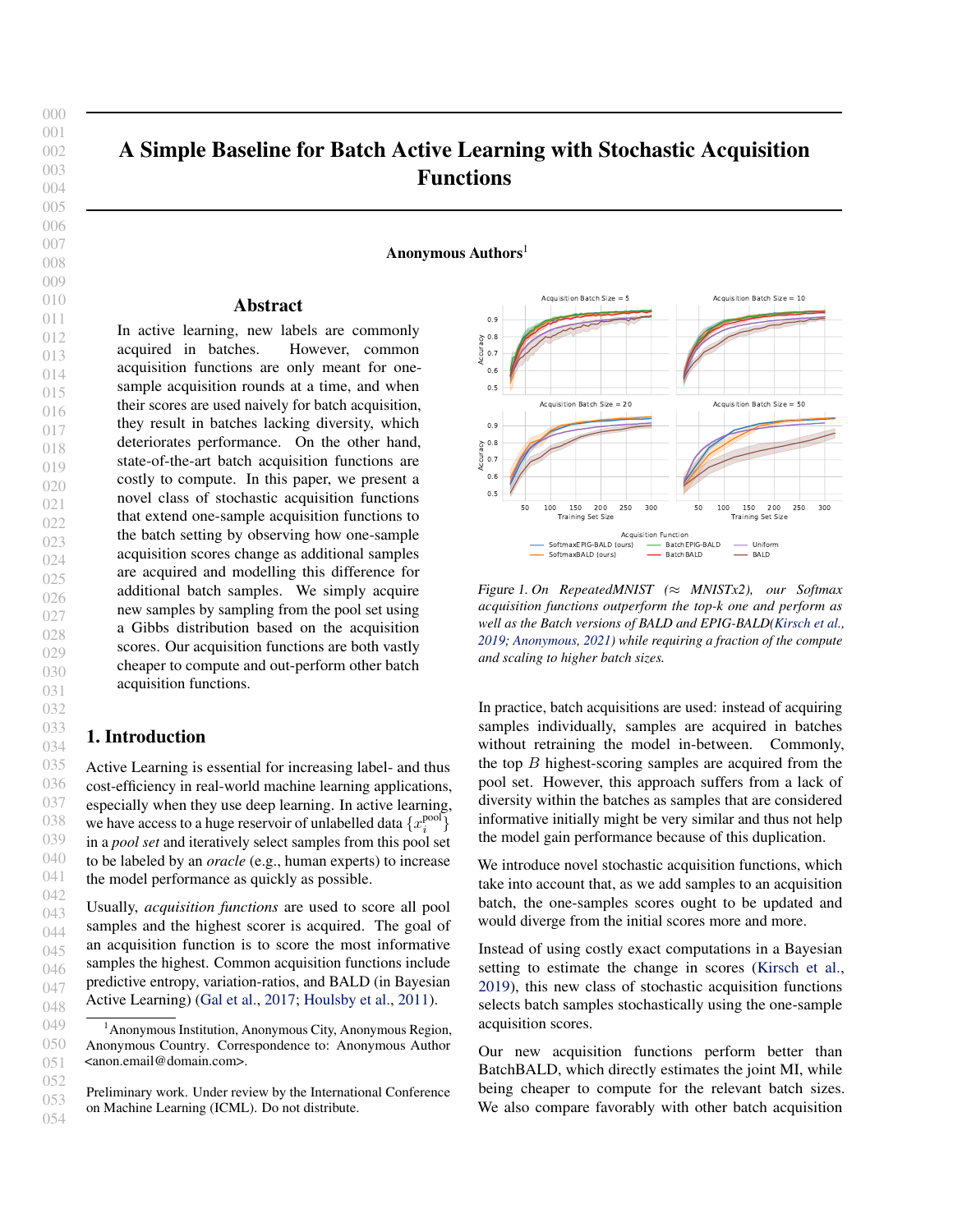055 056 functions which are also expensive to compute. This is depicted in Figure [1.](#page-0-0)

## 2. Related Work

BatchBALD [\(Kirsch et al.,](#page-4-0) [2019\)](#page-4-0) solves the issue of BALD acquiring redundant samples in the batch setting by explicitly capturing the correlations between samples using their joint predictive probability. While this works well for small acquisition batch sizes, it suffers from noisy estimates. This requires many MC dropout samples and has high compute and memory overhead due to a combinatorial explosion even for modest acquisition batch sizes  $> 10$ . Needing many samples to capture the joint predictive probability also means that BatchBALD cannot be used with deep ensembles and is limited to implicit approximate Bayesian models that can be sampled from consistently.

Our contribution does not have this limitation and cheaply scales to higher acquisition batch sizes as we show empirically.

#### 3. Background

In the following section, we introduce active learning and acquisition functions, as well Bayesian methods that we will use for analysis. We note that our approach does not require Bayesian model explicitly. We only follow a Bayesian approach to *motivate* our novel stochastic acquisition functions.

Bayesian Deep Learning. The model parameters are treated as a random variable  $\Omega$  with prior distribution  $p(\omega)$ . We denote the training set  $\mathcal{D}^{train}$  =  $\{(x_i^{\text{train}}, y_i^{\text{train}})\}_{1,\ldots,i \in |\mathcal{D}^{\text{train}}|}$ , where  $\{x_i^{\text{train}}\}_{i \in \{1,\ldots,|\mathcal{D}^{\text{train}}|\}}$  are the input samples and  $\{y_i^{\text{train}}\}_{i \in \{1,\dots,|\mathcal{D}^{\text{train}}|\}}$  the labels or targets.

The probabilistic model is as follows:

$$
p(y, x, \omega) = p(y | x, \omega) p(\omega) p(x),
$$

where  $x$  and  $y$  are outcomes for the random variables  $X$  and Y denoting the input and label, respectively.

To include multiple labels and inputs, we expand the model to joints of random variables  $\{x_i\}_{i\in I}$  and  $\{y_i\}_{i\in I}$  obtaining

$$
p({y_i}_i, {x_i}_i, \omega) = \prod_{i \in I} p(y_i | x_i, \omega) p(x_i) p(\omega).
$$

We are only interested in discriminative models and thus do not explicitly specify  $p(x)$ .

105 106 107 The posterior parameter distribution  $p(\omega \mid \mathcal{D}^{train})$  is determined via Bayesian inference. We obtain  $p(\omega | \mathcal{D}^{\text{train}})$ using Bayes' law:

$$
108 \quad p(\omega \mid \mathcal{D}^{\text{train}}) \propto p(\{y_i^{\text{train}}\}_i \mid \{x_i^{\text{train}}\}_i, \omega) p(\omega).
$$

which allows for predictions by marginalizing over  $\Omega$ :

$$
p(y \mid x, \mathcal{D}^{\text{train}}) = \mathbb{E}_{\omega \sim p(\omega \mid \mathcal{D}^{\text{train}})} p(y \mid x, \omega).
$$

Exact Bayesian inference is intractable in deep learning, and we use variational inference for approximate inference using an distribution q( $\omega$ ). We determine q( $\omega$ ) by minimizing the following KL divergence:

$$
D_{\mathrm{KL}}(q(\omega) \parallel p(\omega \mid \mathcal{D}^{\mathrm{train}})) =
$$
  
=  $\mathbb{E}_{q(\omega)}[-\underbrace{\log p((\{y_i^{\mathrm{train}}\}_i) \mid (\{x_i^{\mathrm{train}}\}_i), \omega)}_{\text{likelihood}}]$   
+  $\underbrace{D_{\mathrm{KL}}(q(\omega) \parallel p(\omega))}_{\text{prior regularization}} + \underbrace{\log p(\mathcal{D}^{\mathrm{train}})}_{\text{model evidence}} \geq 0.$ 

We can use the local reparameterization trick and Monte-Carlo dropout for  $q(\omega)$  in a deep learning context.

Active Learning. In active learning, we have access to an unlabelled pool set  $\mathcal{D}^{\text{pool}} = \{x_i^{\text{pool}}\}_{i \in \{1, ..., |\mathcal{D}^{\text{pool}}|\}}$ . We select samples from it and ask an oracle for labels. We then add those newly labeled samples to the training set, retrain our model, and repeat this process until the model satisfies our performance requirements.

Samples acquired in batches to avoid retraining the model all the time. We score possible candidate batches  $x^{\text{acq}}$  with the *acquisition batch size* b using an acquisition function  $a(\lbrace x_i^{\text{ac}\hat{q}} \rbrace_i, \text{p}(\Omega \mid \mathcal{D}^{\text{train}}))$  and pick the highest scoring one:

$$
\mathop{\arg\max}\limits_{\{x_i^{\text{acq}}\}_{i \in \{1,...,b\}} \subseteq \mathcal{D}^{\text{pool}}} a(\{x_i^{\text{acq}}\}_i, \text{p}(\Omega \mid \mathcal{D}^{\text{train}}))
$$

Many acquisition functions only support scoring one sample at a time. We canonically extend such an acquisition function  $a_{\text{single}}(x^{\text{acq}}, p(\Omega \mid \mathcal{D}^{\text{train}}))$  to batches by summing over the individual batch candidates:

$$
a(\{x_i^{\text{acq}}\}_i, \text{p}(\Omega \mid \mathcal{D}^{\text{train}})) := \sum_i a_{\text{single}}(x_i^{\text{acq}}, \text{p}(\Omega \mid \mathcal{D}^{\text{train}})).
$$

Finding the highest-scoring batch for one-sample acquisition functions is equivalent to selecting the highest scorers, which is common practice [\(Gal et al.,](#page-4-0) [2017\)](#page-4-0).

Indeed, BALD was originally introduced as a one-sample acquisition function of the expected information gain between the prediction  $Y^{\text{acq}}$  for an input  $x^{\text{acq}}$  and the model parameters  $Ω$ :

$$
a_{\text{BALD}}(x^{\text{acq}}, p(\Omega \mid \mathcal{D}^{\text{train}})) := \mathbf{I}[Y^{\text{acq}}; \Omega \mid x^{\text{acq}}, \mathcal{D}^{\text{train}}].
$$

In BatchBALD [\(Kirsch et al.,](#page-4-0) [2019\)](#page-4-0), this one-sample case was canonically extended to the batch acquisition case using the expected information gain between the *joint* of the predictions  $\{Y_i^{\text{acq}}\}_i$  for the batch candidates  $\{x_i^{\text{acq}}\}_i$  and the model parameters  $\Omega$ :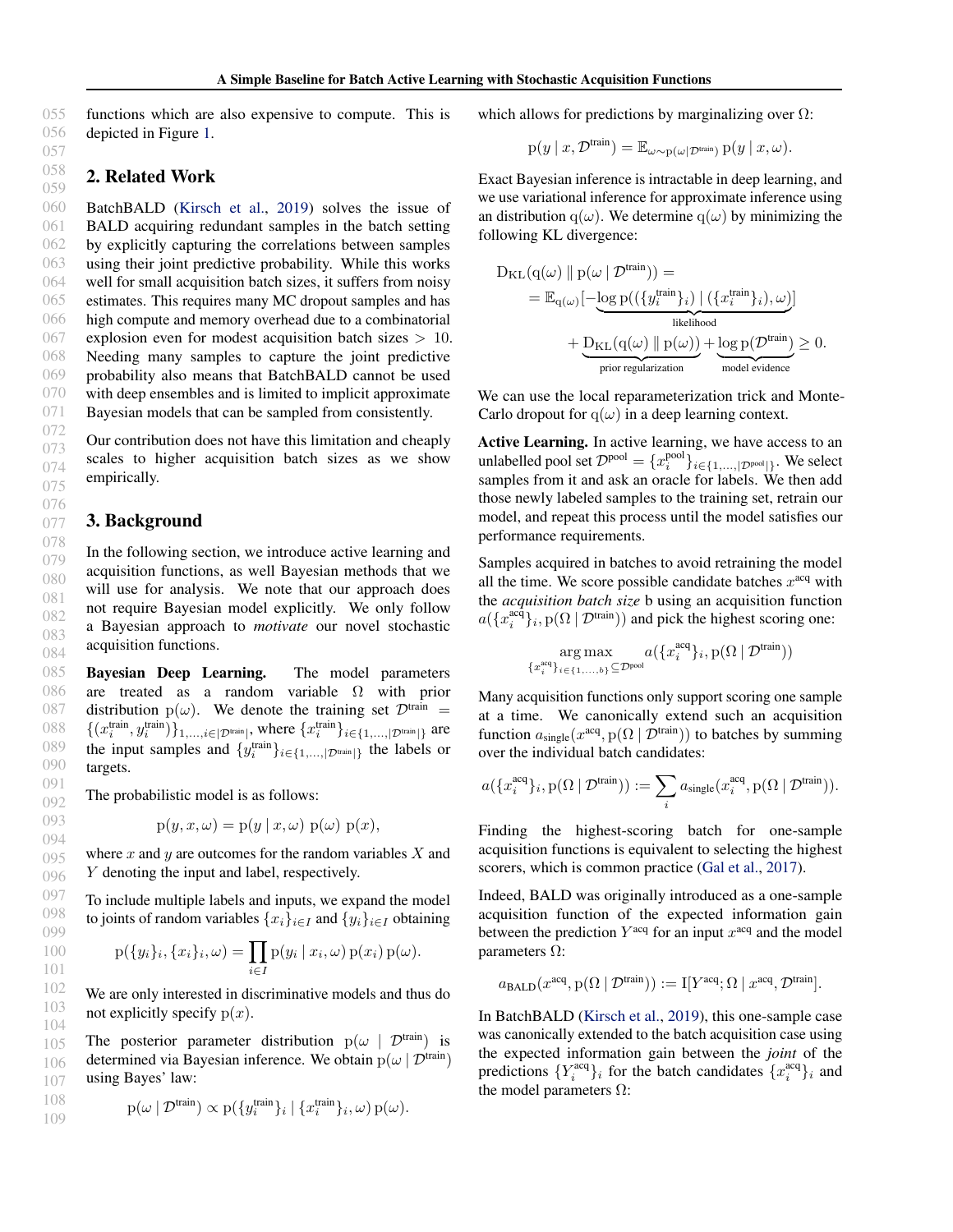110 
$$
a_{\text{BatchBALD}}(\lbrace x_i^{\text{acq}} \rbrace_i, p(\Omega \mid \mathcal{D}^{\text{train}})) :=
$$
  
\n111  $= \mathbb{I}[\lbrace Y_i^{\text{acq}} \rbrace_i; \Omega \mid \lbrace x_i^{\text{acq}} \rbrace_i, \mathcal{D}^{\text{train}}]$   
\n112  $= \mathbb{I}[Y_1^{\text{acq}}, \dots, Y_b^{\text{acq}}; \Omega \mid x_1^{\text{acq}}, \dots, x_b^{\text{acq}}, \mathcal{D}^{\text{train}}].$ 

122 **Notation.** Instead of  $\{Y_i^{\text{eval}}\}_i$ ,  $\{x_i^{\text{eval}}\}_i$ , we will write  $Y^{\text{eval}}$ ,  $x^{\text{eval}}$  and so on to to cut down on notation. Like above, all terms can be canonically extended to sets by substituting the joint. We provide the full derivations in the appendix. Also note again that lower-case variables like  $y^{\text{eval}}$  are outcomes and upper-case variables like  $Y^{\text{eval}}$  are random variables, with the exception of the datasets  $\mathcal{D}^{\text{pool}}, \mathcal{D}^{\text{train}},$  etc, which are sets of outcomes.

#### 4. Theory

123 124 125

127

141 142 143

145 146 147

126 128 129 130 We start by analysing how the BALD and entropy acquisition scores of samples change as other samples are acquired into the training set. This will motivate our stochastic acquisition function, which takes into account that the computed scores are not exact within batch acquisitions.

BALD as an Approximation. BALD as the expected information gain is just an expectation given the current model's predictions for x:

$$
\mathcal{I}[Y; \Omega \mid x, \mathcal{D}^{\text{train}}] = \mathcal{H}[\Omega \mid \mathcal{D}^{\text{train}}] - \mathcal{H}[\Omega \mid Y, x, \mathcal{D}^{\text{train}}],
$$

where:

$$
H[\Omega | Y, x, \mathcal{D}^{\text{train}}] = \mathbb{E}_{p(y|x, \mathcal{D}^{\text{train}})} H[\Omega | y, x, \mathcal{D}^{\text{train}}]
$$
(1)

140 144  $H[\Omega | y, x, \mathcal{D}^{\text{train}}]$  is equivalent to adding the label y for  $x$  to the training set and measuring the uncertainty of the posterior parameters. This is why BALD can be viewed as expected reduction in posterior uncertainty. It is different from the actual reduction in posterior uncertainty if we had access to the true label  $y_{true}$ :

$$
\mathrm{I}[\Omega;y^{\mathrm{true}}\mid x,\mathcal{D}^{\mathrm{train}}]:=\mathrm{H}[\Omega\mid\mathcal{D}^{\mathrm{train}}]-\mathrm{H}[\Omega\mid y,x,\mathcal{D}^{\mathrm{train}}],
$$

148 149 150 151 where we define  $I[\Omega; y^{\text{true}} \mid x, \mathcal{D}^{\text{train}}]$  as a shorthand here. BALD is the best we can do unless we have access to a different predictor for labels.

152 153 154 155 156 157 158 159 160 161 162 Change of Scores After Acquisitions. How do the acquisition scores for BALD change as additional samples are acquired (on average)? The BALD score for a sample  $x$ is I[Y;  $\Omega \mid x, \mathcal{D}^{\text{train}}$ ]. After acquiring the labels  $y^{\text{acq}}$  for  $x^{\text{acq}}$ , the expected score becomes  $I[Y; \Omega \mid x, \mathbf{y}^{\text{acq}}, \mathbf{x}^{\text{acq}}, \mathcal{D}^{\text{train}}].$ However, note that the above is the expected score which is different from the score when conditioned on the true labels  $y_{\text{true}}$ : I[ $\Omega$ ;  $y_{\text{true}} \mid x, \boldsymbol{y}^{\text{acq}}, \boldsymbol{x}^{\text{acq}}, \mathcal{D}^{\text{train}}$ ]. As we do not assume access to the true labels  $y_{\text{true}}^{\text{acq}}$ , we will use the expectation over  $y^{\text{acq}}$ . The difference in acquisition scores after  $y^{\text{acq}}$ haven been acquired for  $x^{\text{acq}}$  is simply:

$$
\begin{aligned} \mathbf{I}^{163} \qquad \qquad \mathbf{I}[Y; \Omega \mid X, \mathcal{D}^{\text{train}}] - \mathbf{I}[Y; \Omega \mid x, \mathbf{y}^{\text{acq}}, \mathbf{x}^{\text{acq}}, \mathcal{D}^{\text{train}}] \end{aligned}
$$

$$
= \mathbb{I}[Y; \Omega; \mathbf{y}^{\text{acq}} | x, \mathbf{x}^{\text{acq}}, \mathcal{D}^{\text{train}}]
$$
  
\n
$$
= \mathbb{I}[Y; \mathbf{y}^{\text{acq}} | x, \mathbf{x}^{\text{acq}}, \mathcal{D}^{\text{train}}]
$$
  
\n
$$
- \underbrace{\mathbb{I}[Y; \mathbf{y}^{\text{acq}} | x, \mathbf{x}^{\text{acq}}, \Omega, \mathcal{D}^{\text{train}}]}_{=0},
$$

where the last term is 0 because Y and all  $y^{\text{acq}}$  are mutually independent given  $\Omega$ . Hence, we see that the change in score as  $x^{\text{acq}}$  are acquired is just I[Y;  $y^{\text{acq}} | x, x^{\text{acq}}, \mathcal{D}^{\text{train}}$ ], which is nonnegative as a mutual information in two terms. This is also the change in score when using the entropy as the acquisition function as

$$
H[Y | X, \mathcal{D}^{train}] - H[Y | x, \mathbf{y}^{\text{acq}}, \mathbf{x}^{\text{acq}}, \mathcal{D}^{\text{train}}]
$$
  
= I[Y;  $\mathbf{y}^{\text{acq}} | x, \mathbf{x}^{\text{acq}}, \mathcal{D}^{\text{train}}].$ 

True Change of Scores After Acquisitions. Using the same argument as before, we can predict the true change given the actual label  $y_{true}$  for x:

$$
\begin{split} \mathrm{I}[y_\text{true};\pmb{y}_\text{true}^\text{acq} \mid x, \pmb{x}^\text{acq}, \mathcal{D}^\text{train}] &:= \\ &=-\log\left(\frac{\mathrm{p}(y_\text{true} \mid x, \mathcal{D}^\text{train}) \, \mathrm{p}(\pmb{y}_\text{true}^\text{acq} \mid \pmb{x}^\text{acq}, \mathcal{D}^\text{train})}{\mathrm{p}(y_\text{true},\pmb{y}_\text{true}^\text{acq} \mid x, \pmb{x}^\text{acq}, \mathcal{D}^\text{train})}\right), \end{split}
$$

where we again introduce a shorthand.

#### 5. Method

As we do not know any of the true labels, we can only start with the original acquisition scores for a model trained on  $\mathcal{D}^{train}$ , the posterior uncertainty will decrease in expectation as additional samples are acquired into  $\mathcal{D}^{train}$ . However, this change depends on the model, the training set, and the samples that are already in the acquisition batch.

As we generally do not have enough information about the sample correlations to meaningfully model  $I[y_{true}; y_{true}^{acq}]$  $x, x^{\text{acq}}, \mathcal{D}^{\text{train}}$ , we use a Gibbs distribution over the scores from a deterministic one-sample acquisition function  $a(x^{\text{acq}}, p(\Omega \mid \mathcal{D}^{\text{train}}))$  (either BALD or entropy based) with a temperature hyperparameter  $T$  and sample  $b$  samples without replacement for the acquisition batch:

$$
p(x_i^{\text{pool}}; a) = \frac{\exp(a(x_i^{\text{pool}}, p(\Omega \mid \mathcal{D}^{\text{train}}))/T)}{\sum_j \exp(a(x_j^{\text{pool}}, p(\Omega \mid \mathcal{D}^{\text{train}}))/T)}.
$$
 (2)

As this essentially applies a Softmax to the acquisition scores, we call this stochastic variant of BALD *SoftmaxBALD*.

#### 6. Experiments

Setup. We follow the experimental setup detailed in [Kirsch](#page-4-0) [et al.](#page-4-0) [\(2019\)](#page-4-0) and [Anonymous](#page-4-0) [\(2021\)](#page-4-0) for the experiments. We use a LeNet-5 for MNIST [\(LeCun et al.,](#page-4-0) [1998\)](#page-4-0) and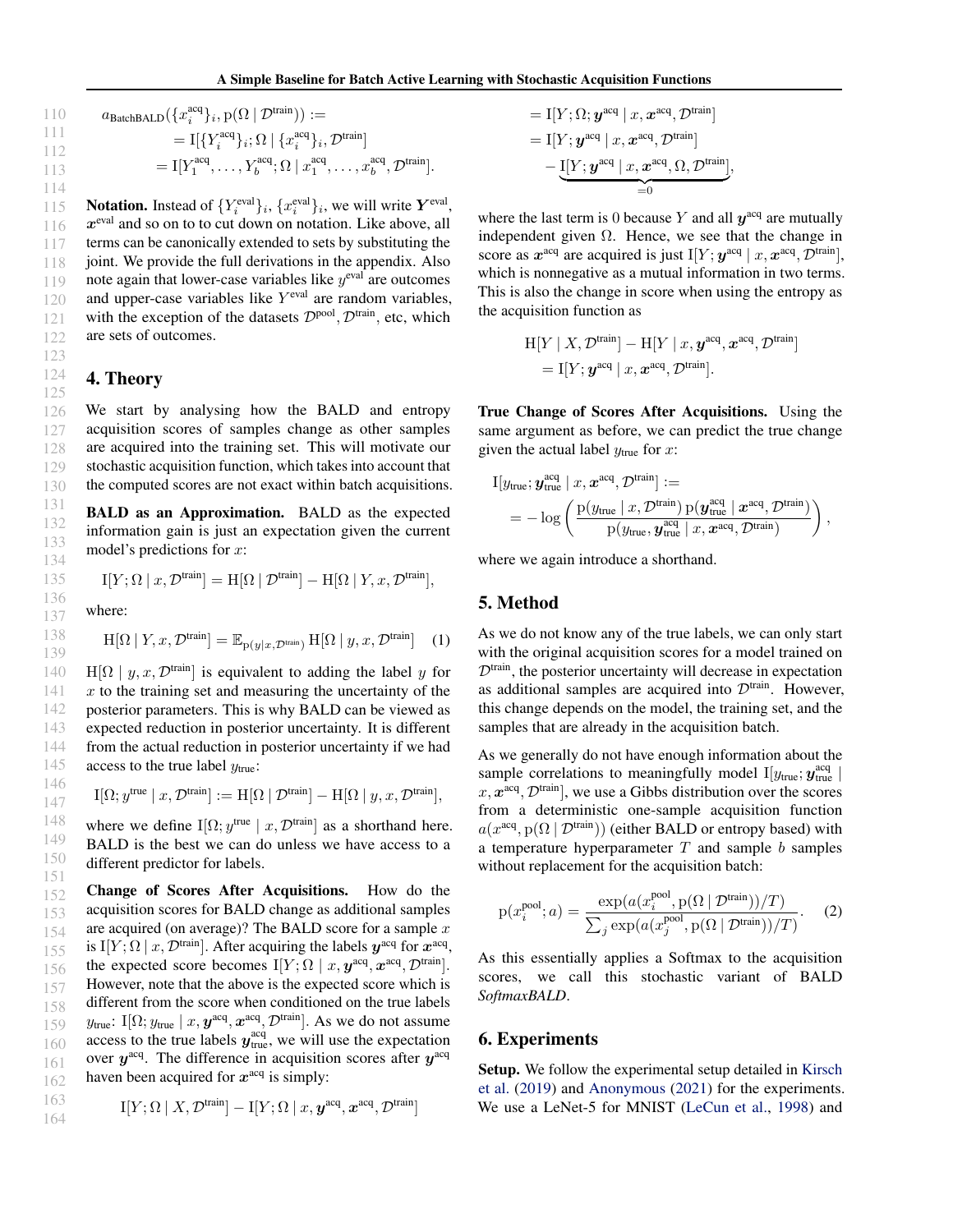

Figure 3. *On CIFAR-10, our SoftmaxBALD acquisition function performs about as well as BALD with acquisition batch size 2500 (from an initial training set size of 5000).* 30 trials each.

RepeatedMNIST [\(Kirsch et al.,](#page-4-0) [2019\)](#page-4-0), and a ResNet-18 [\(He](#page-4-0) [et al.,](#page-4-0) [2016\)](#page-4-0) for CIFAR-10 [\(Krizhevsky et al.,](#page-4-0) [2009\)](#page-4-0). We use MC dropout with LeNet-5 [\(Gal et al.,](#page-4-0) [2017\)](#page-4-0) and for ResNet-18, we change the classifier be deeper and add MC dropout to it as described in [Kirsch et al.](#page-4-0) [\(2019\)](#page-4-0). We also follow the training regime describe there.

RepeatedMNIST = MNISTx2. RepeatedMNIST [\(Kirsch](#page-4-0) [et al.,](#page-4-0) [2019\)](#page-4-0), which contains additional redundancy by repeated MNIST training samples twice with a small amount of Gaussian noise added, is challenging for one-sample acquisition functions which select the highest scorers. High redundancy can push one-sample acquisition functions to perform worse than uniform sampling. Only BatchBALD [\(Kirsch et al.,](#page-4-0) [2019\)](#page-4-0) fixed this in the case of BALD. acquires the top-k highest scoring samples, strongly on as well as BatchBALD. Note that BatchBALD scores take a long time to compute for larger acquisition batch MC samples). Similarly, SoftmaxEPIG-BALDoutperforms EPIG-BALDand performs as well as BatchEPIG-BALD, scores and is thus even more expensive to compute [\(Anonymous,](#page-4-0) [2021\)](#page-4-0). The accuracy plots are shown in Figure [1](#page-0-0) and Table 1.

CIFAR-10. On CIFAR-10, with large batch sizes, StochasticBALD is smoother but otherwise performs on par when used with acquisition batch size 2500 from an initial training set of 5000. This is depicted in Figure 3. An ablation with different temperature parameters is shown in Figure 2.

#### 7. Conclusion & Limitations

We have introduced an incredibly simple method to turn deterministic one-sample acquisition functions into stochastic batch acquisition functions that perform surprisingly well, performing on par with the much costlier to compute BatchBALD and BatchEPIG-BALDon MNIST, and no worse than than BALD even with very large acquisition sizes on CIFAR-10.